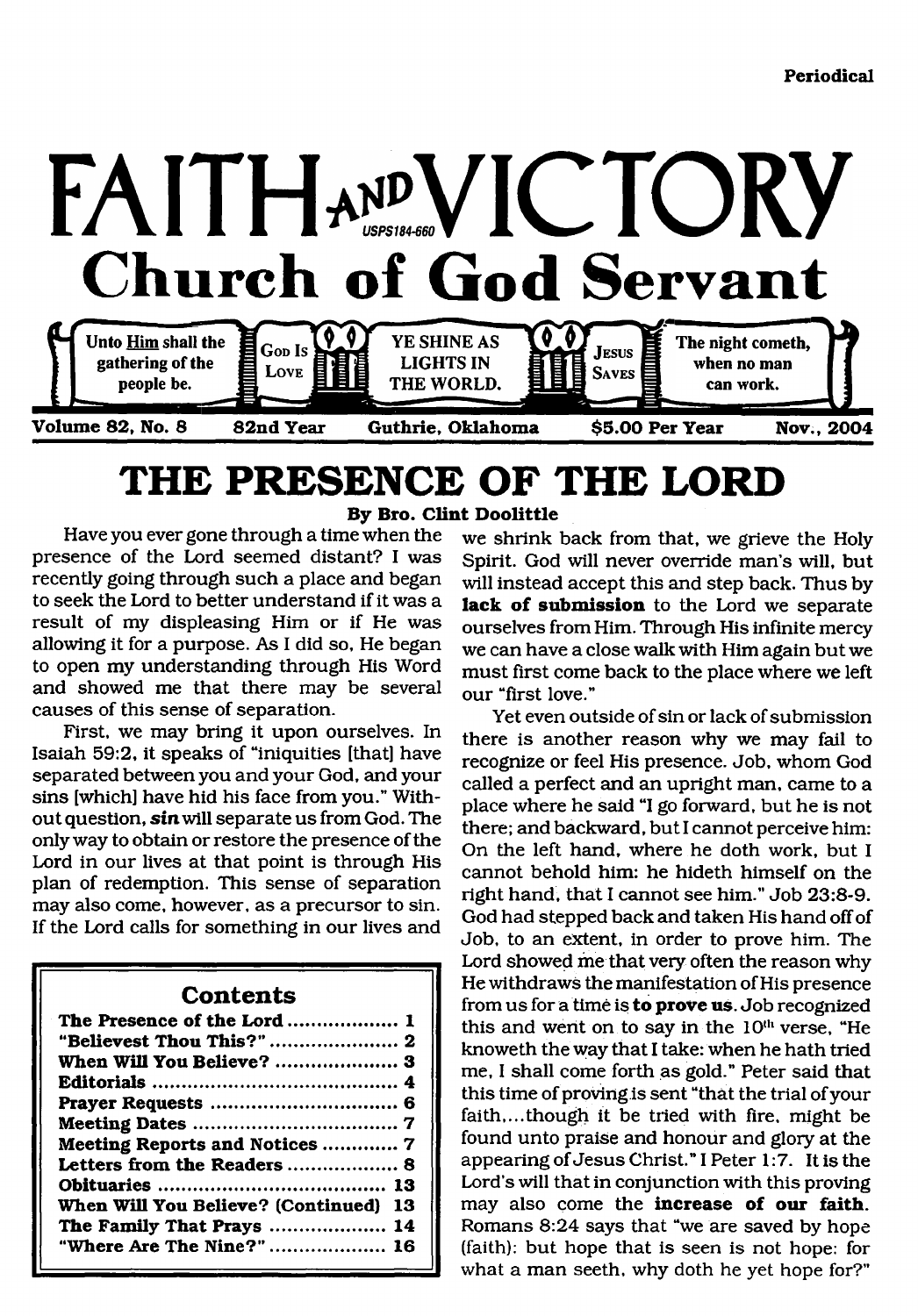Sometimes it's only in times when we can't feel the presence of the Lord or see His hand guiding us that He is able to teach us to have faith. That is why at times the Lord will allow His presence to be hidden from us for a time to teach us to walk by faith and not by sight. In flight training you have to learn to trust completely in instruments, not in intuition or sight. When your visibility is obscured, you have to be able to rely solely on the instruments to guide you. So it is in our walk with the Lord. He may allow us to go through places in which we will be unable to feel His presence or see the end of where He is leading us. In these times He is endeavoring to teach us to have faith in Him and His Word, despite what our feelings, instincts and intellect may tell us. It is then that the devil so often tries to turn us off course with doubts, fears and accusations. Yet the Lord wants us to come to the place that we can say as Job, "Though he slay me, yet will I trust in him." Job 13:15. When we fail to let our faith take hold, or we move outside of the guidance of the Holy Spirit and the Word of God, we are dependent on our own strength and intellect. That will get us sadly short of heaven. When we begin to look to our own reasoning, it opens the door to the enemy and will allow him to shake even the most fundamental beliefs we hold. If we don't keep our eyes and trust on God, satan will turn the very thing the Lord intended to draw us closer to Him into something that distances us from Him: the very thing He intended to clarify our vision into something that clouds it. We are by nature creatures that want our walk with God to translate directly to our emotions and senses. The Lord understands that, as well as the trouble it can get us into. I believe that's why He told us to 'Trust in the LORD with all thine heart; and lean not unto thine own understanding." Proverbs 3:5.

Another thing that will prevent us from hearing the voice of the Lord or feeling His presence is our **failure to perceive it.** It seems like it would be so convenient if the Lord would just speak to us audibly from a burning bush as He did Moses. Yet we must recognize that with a new covenant came a new relationship with Him. No longer does the Lord dwell in a temple made with hands but within every blood-washed one. I believe the Lord intended this closeness and direct intercession with Him to absolve the need for such outward manifestations of His presence. Although I am fully persuaded that the day of miracles is not passed and that He is still able to manifest Himself as He did under the old law, I also believe He wants us to walk so closely with Him that we may hear His faintest whisper. "And, behold, the LORD passed by, and a great and strong wind rent the mountains, and brake in pieces the rocks before the LORD; *but* the LORD *was* not in the wind: and after the wind an earthquake; *but* the LORD was not in the earthquake: And after the earthquake a fire; *but* the LORD *was* not in the fire: and after the fire a still small voice." How many times do we fail to hear that still small voice because our hearts and minds aren't in tune with Him? The Lord has really challenged me that when the times come that His presence feels distant I would seek Him to know if there is any place I've failed to submit. If there isn't, I must trust Him and allow Him to draw me closer to Him and increase my faith.

### <span id="page-1-0"></span>**- DE SE SID "BELIEVEST THOU THIS?" By Sis. Naomi Jennings**

Paul stood before his captors and said, ".. .Sirs, ye should have hearkened unto me, and not have loosed from Crete, and to have gained this harm and loss. And now I exhort you to be of good cheer: for there shall be no loss of *any man's* life among you, but of the ship. For there stood by me this night the angel of God, whose I am, and whom I serve. Saying, Fear not, Paul; thou must be brought before Caesar: and, lo, God hath given thee all them that sail with thee. Wherefore, sirs, be of good cheer: for I believe God. that it shall be even as it was told me." Acts 27:21-25.

God wants His people to believe Him. Jesus told the woman at the well some of the things she had done and she realized that what He told her was the truth and she believed Him and ran into the city to tell others. God sent His Son into this world to die for our salvation and now He is blessing us to tell others about our risen Lord.

In Mark 9:23 it says, "Jesus said unto him, If thou canst believe, all things *are* possible to him that believeth." Mark 5:25-28 says, "And a certain woman, which had an issue of blood twelve years. And had suffered many things of many physicians, and had spent all that she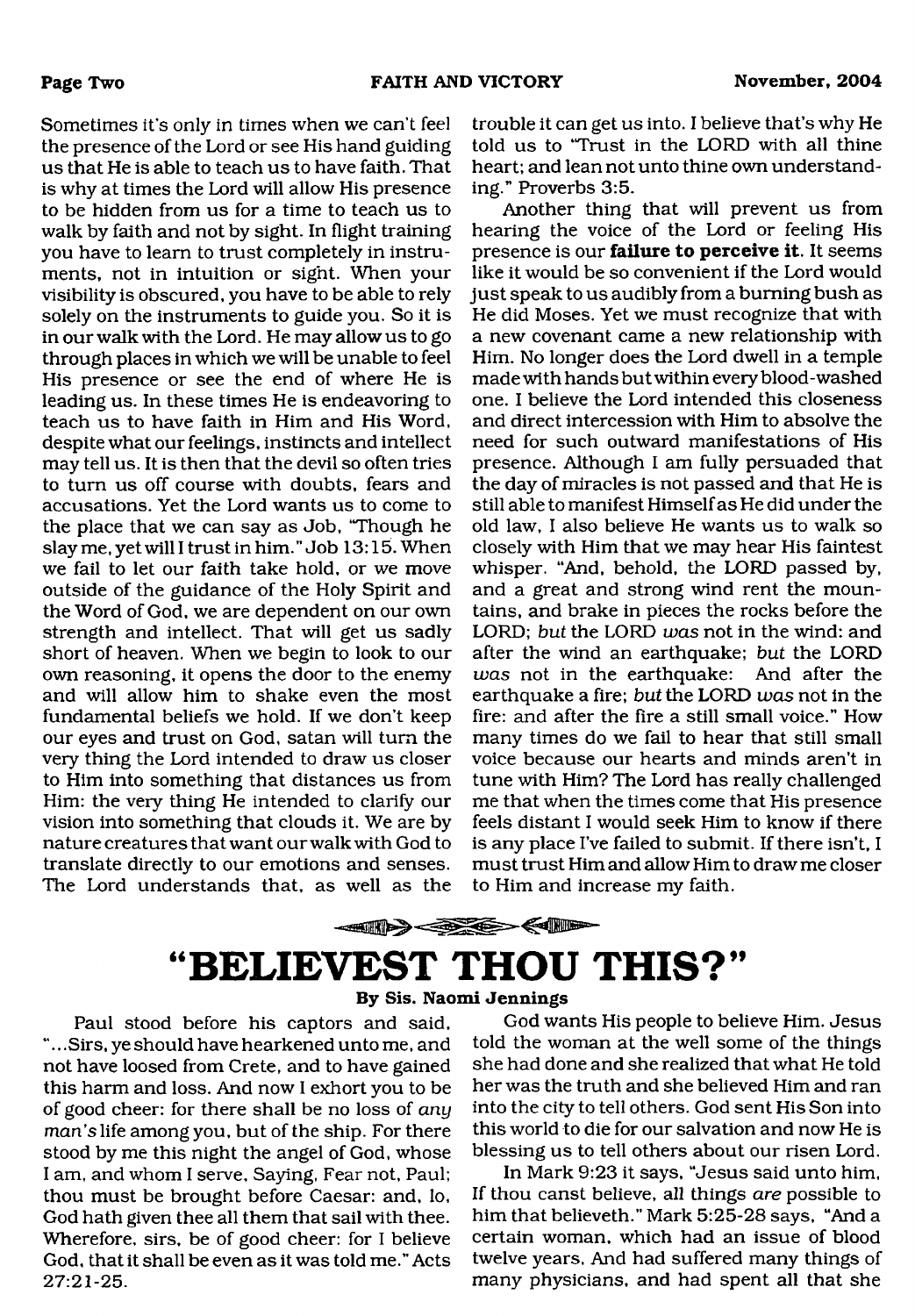had, and was nothing bettered, but rather grew worse, When she had heard of Jesus, came in the press behind, and touched his garment. For she said, If I may touch but his clothes, I shall be whole." God is calling us to do more pressing. This woman believed God and made an effort to touch His garment and she received the healing that she sought for. The atonement that Jesus made for our sins also included our healing. "Believest thou this?"

In John 14:9-10 Jesus asked, "...Have I been so long time with you, and yet hast thou not known me, Philip? he that hath seen me hath seen the Father; and how sayest thou *then,* Shew us the Father? Believest thou not that I am in the Father, and the Father in me? the words that I speak unto you I speak not of myself: but the Father that dwelleth in me, he doeth the works." Then in verse 12 Jesus gave this promise, "Verily, verily, I say unto you, He that believeth on me, the works that I do shall he do also; and greater *works* than these shall he do; because I go unto my Father." God has work for all of His children to do. He said, "Go ye therefore, and teach all nations,..." The Lord may not call for you to go across the water into other countries to fulfill His command. He may only call you to go across the street to the neighbors and spread the news of salvation or to do a good deed. Some say, "I can't do very much," but you must do what you can. God is not pleased with us if we do nothing for Him. The man who was given the one talent buried it and his Lord was very displeased with him and took away his talent and gave it to the one who had ten talents. If you don't use your talent God will take it and give it to someone else. There are

those who say, "I can't sing, I can't pray or testify like others," But God wants you to do what you can do. "Believest thou this?"

Amos 6:1 says, "Woe to them *that are* at ease in Zion,..." Ease means: freedom from difficulty or effort. *At ease* means rest, repose. There is no place for this kind of rest for the people of God. We must be up and at our post of duty for God. The devil would like to put the people of God to sleep and steal their salvation. He also does not want you to put forth any effort to help someone else to be saved. If he can keep you from working for the Lord, he will be able to keep more souls in the kingdom of darkness. "Believest thou this?"

Song number302 in the *Evening Light Songs* says, "Ne'er think the vict'ry won, Nor once at ease sit down; Thine arduous work will not be done Till thou hast got the crown." Dear ones, young and old, don't get slothful; the battles are still very hot. We must run and never look back.

Song number 314, The Golden Harvest" says, "Oh, why should I be idle, While there's so much to do? The wheat is ripe to harvest, And the laborers are few. Why stand ye all day idle? There's harvesting for all; Oh, grasp the flaming sickle, And heed the Master's call. No, I shall not be idle, For in God's word I see: 'No idlers in my vineyard; Go thou and work for Me.'" Many are too busy to hear the call of God. The call is still sounding, "...Come over into Macedonia, and help us." If ever the church should be in prayer, it is now. "Believest thou this?"

Let us all take heed; the Lord hath need of thee. I can say, "Use me Lord to Thy glory." Pray for me.

<span id="page-2-0"></span>

#### **By Sis. Linda Clevenger**

I'd like to start this thought with the question, "Do you believe in God?" I think most people would casually say, "Yes." But do we really believe? If we really believe, our lives will show it.

In Luke the 23rd chapter we read about people who didn't believe at the time when Jesus faced Pilate and Herod. Starting at the first verse. "And the whole multitude of them arose, and led him unto Pilate. And they began to accuse him, saying, We found this *fellow* perverting the nation, and forbidding to give tribute to Caesar, saying that he himself is Christ a King."

They began to accuse Jesus because what He was teaching was contrary to what they thought was right. Unbelief is what led them to this point. Pilate said, "...I find no fault in this man. And they were the more fierce, saying, He stirreth up the people, teaching throughout all Jewry, beginning from Galilee to this place."

(Continued on page 13.)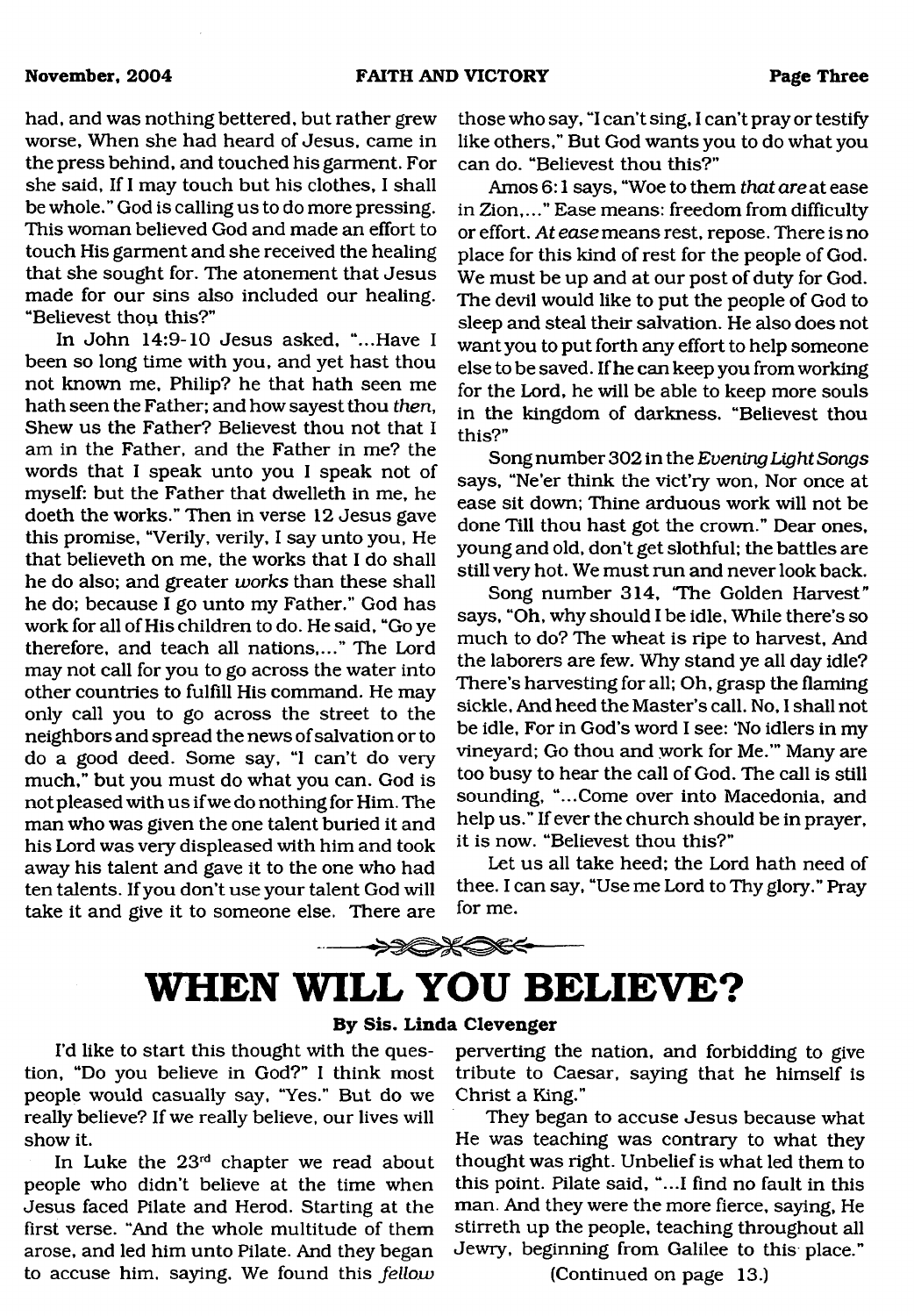## **FAITH AND VICTORY 16 PAGE HOLINESS MONTHLY**

#### <u> 2008 - 2008 - 2008 - 2008 - 2008 - 2008 - 2008 - 2008 - 2008 - 2008 - 2008 - 2008 - 2008 - 2008 - 2008 - 200</u>

This non-sectarian paper is edited and published in the interest of the universal CHURCH OF GOD each month (except August of each year, and we omit an issue that month to attend camp meetings), by Willie Murphey, and other consecrated workers at the FAITH PUBLISHING HOUSE, 4318 S. Division, Guthrie, OK 73044 (USPS184-660).

#### **(Periodical postage paid at Guthrie, OK)**

Notice to subscribers: When you move or change your address, please write us at once, giving your old and new address, and include your zip code number. The post office now charges 60<sup>¢</sup> to notify us of each change of address.

Dated copy for publication must be received by the 18th of the month prior to the month of issue.

#### **SUBSCRIPTION RATES**

Single copy, one year...................................................... \$5.00 Package of 5 papers to one address, one year ......... \$20.00 Larger quantities are figured at the same rate.

This publication teaches salvation from all sin, sanctification for believers, unity and oneness for which Jesus prayed as recorded in John 17:21, and manifested by the apostles and believers after Pentecost. By God's grace we teach, preach, and practice the gospel of the Lord Jesus Christ-the same gospel that Peter, John, and Paul preached, taught, and practiced, including divine healing for the body. James 5:14-15.

Its motto: Have faith in God. Its object: The glory of God and the salvation of men: the restoration and promulgation of the whole truth to the people in this "evening time" as it was in the morning Church of the first century: the unification of all true believers in one body by the love of God. Its standard: Separation from sin and entire devotion to the service and will of God. Its characteristics: No discipline but the Bible, no bond of union but the love of God, and no test of fellowship but the indwelling Spirit of Christ.

Through the Free Literature Fund thousands of gospel tracts are published and sent out free of charge as the Lord supplies. Cooperation of our readers is solicited, and will be appreciated in any way as the Bible and the Holy Spirit teach you to do or stir your heart. "Freely ye have received, freely give." Read Ex. 25:2:1 Chron. 29:9; II Cor. 9:7; and Luke 6:38.

Freewill offerings sent in to the work will be thankfully received as from the Lord. Checks and money orders should be made payable to Faith Publishing House. All donations are tax deductible.

A separate Missionary Fund is maintained in order to relay missionary funds from our readers to the support of home and foreign missionaries and evangelists.

In order to comply with Oklahoma laws as a non-profit religious work, the Faith Publishing House is incorporated thereunder.

The *Faith and Victory* (USPS 184-660) is published monthly, except August, for \$5.00 per year by:

**FAITH PUBLISHING HOUSE P. O. Box 518, 4318 S. Division. Guthrie, OK 73044 Office phone numbers: 405-282-1479, 800-767-1479; fax number: 405-282-6318.**

**Internet address: <http://www.faithpublishing.com>**

**(Periodical postage paid at Guthrie, OK.)**

**Postmaster: Send address changes to:** *Faith and Victory,* **P. O. Box 518, Guthrie, OK 73044.**



Jesus posed an interest- -ing question to the multi- ب<del>يه ا</del> j tudes that were following *Editorials* I Him concerning John the Baptist. He asked them, "...What went ye out into the wilderness to see? A

> reed shaken with the wind?" Matthew 11:7. What could Jesus have meant by asking such a question? *'* The obvious answer is, "No." We

... would not put forth much effort to make a trip to watch grass being blown around with the wind. We could probably see that without going very far from an easy chair. Maybe by simply looking out the window of our home.

There were many that made a journey out to the wilderness to hear John preach and they obviously had a reason, or reasons, for going. Their trip may have been made out of curiosity. John was certainly a curiosity. For one thing, his leather outfit would not meet the approval of those who are following the latest fads of western wear and most people today would have likely turned their noses up at some of the things in his diet. Some in John's day had such disgust for him that they said he had a devil.

No matter what reasoning motivated the people to go, see and hear the preaching of John, how they responded to the message of repentance became very important to their spiritual well-being. The expression "A reed shaken with the wind," would indicate someone who was very unstable in their doctrine and was very changeable in their approach to spiritual things. We know John was not unstable. He was very straightforward in his message of repentance. It could also indicate the lack of value that some of the people placed on his preaching and the disregard they had for the truths he taught. John was wielding the gospel plow, by the spirit of the Lord, in an attempt to break up the hardened hearts of the people and prepare them for the Kingdom of heaven. But many failed to recognize the spirit of God that was visiting them through his preaching.

This dangerous disregard for truth is still prevalent today. It indicates a heart that is hard and impenetrable by the plan of salvation. After the Gospel is preached, the seed simply lays out for the birds to come pick up and cany away. They recognize no sense of urgency in doing the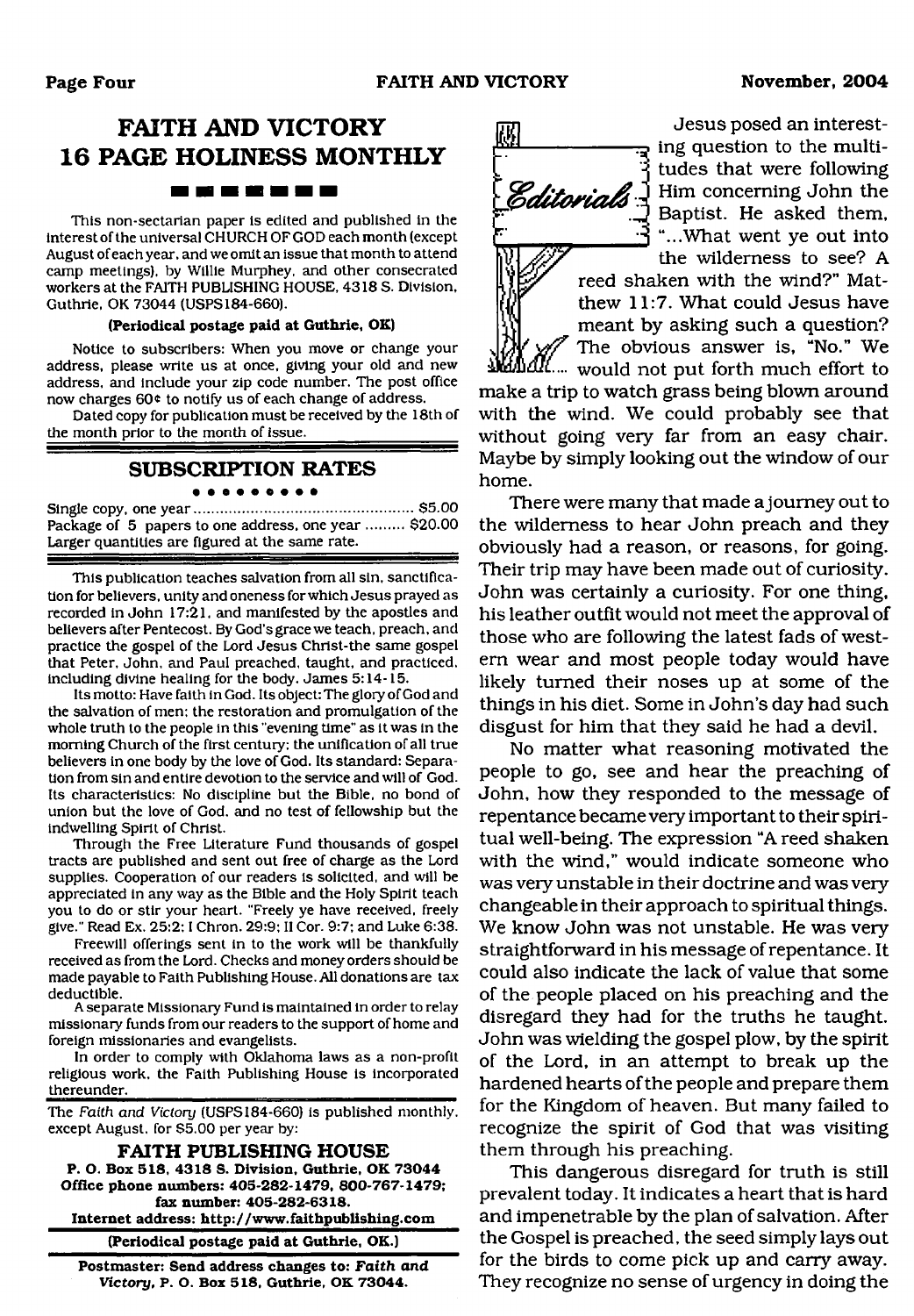will of God and preparing for their eternal home. If there is a faint awareness of a need in their soul, it is easy to put off doing anything about it. That unbelieving soul is dead spiritually and they would say they need to see signs and wonders before they would believe. The sad thing is the signs and wonders are all about them and they are too blind to see them. There are masses of people who are so addicted to the programming of "professional" entertainment that they live in a world of make-believe that excludes the voice of the Lord. Anything of a spiritual nature is truly boring to them. They are totally consumed by the lusts of the flesh and the things that are earthly.

In Deuteronomy 32:15 it speaks in reference to Jeshurun, a symbolic name for Israel, that in his prosperity "...he forsook God *which* made him, and lightly esteemed the Rock of his salvation." When things are going well there is a very real danger of taking spiritual things "for granted" and allowing our priorities to become focused on temporal things instead of heavenly things. This causes a leanness to occur in our soul as the Lord becomes relegated to something less than first place in our lives. Unless one becomes aware of what is happening to them and begins to put God back in His rightful place as Lord of their life they will drift into a condition of mediocrity and lukewarmness that God will not tolerate.

There is an expression used to describe a group of people today called "nominal Christianity" that is a reproach to God. *Nominal* means: being something in form or name only. Those who would fall into this classification of people will lack the real life changing power and stability of the true child of God. They will sin, more or less every day, just as others who have no profession of Christianity. They may claim God but God does not own them. Their religion is vain and worthless. When God looks on them He sees nothing different about them from all of the rest of the sinful world. They are only "...A reed shaken with the wind." What a sad testimony.

I Peter 2:9 describes the true child of God this way. "But ye *are* a chosen generation, a royal priesthood, an holy nation, a peculiar people; that ye should show forth the praises of him who hath called you out of darkness into his marvellous light: Which in time past *were* not a people, but *are* now the people of God:

which had not obtained mercy, but now have obtained mercy." May each reader be a part of this blood washed, holy group of people that are reigning victoriously in this present world.

The invitation is still calling for "whosoever will, let him take the water of life freely." If you are of the ones who have not obtained mercy, you can be one of those who have obtained mercy. By being willing to give up the sinful things of this perishing world and obtaining Bible salvation you can possess this "Pearl of great price" and be included in this holy nation. Instead of being a reed that is shaken with the wind, you can be a pillar in the temple of God. "Him that overcometh will I make a pillar in the temple of my God, and he shall go no more out: and I will write upon him the name of my God, and the name of the city of my God, *which is* new Jerusalem, which cometh down out of heaven from my God: and *I will write upon himmy* new name." Revelation 3:12.

I pray that the Holy Spirit will ignite a flame of life in every reader and cause you to be a brilliant, shining light showing forth the glory of the Lord.

The equipment we have obtained for hardback binding is being put into operating condition one machine at a time. Much time and effort is going into this project for the Lord's work. With the installation of a digital temperature controller, which has been purchased and should be received in the near future, and other minor adjusting and wiring it will bring the count of operable machines for this purpose to seven.

The list of those machines include: Signature Tipping machine, Book Sewer, Spine Gluer, Rounding Backer, Casing-in machine, Building-in machine and the Foil Stamping machine.

That will leave two more machines to bring into operation. They are the Backlining/ Headbanding machine and the Casemaker. Both of these machines will require a significant amount of work to bring them into working order, especially the Casemaker which is missing some major parts. It is a Kolbus DA-48, which is classified by the company as a DA-30. I would request an interest in your prayers that the Lord would help us to obtain these needed parts.

One other machine that we do not have is a Spine Nipper. This machine would compress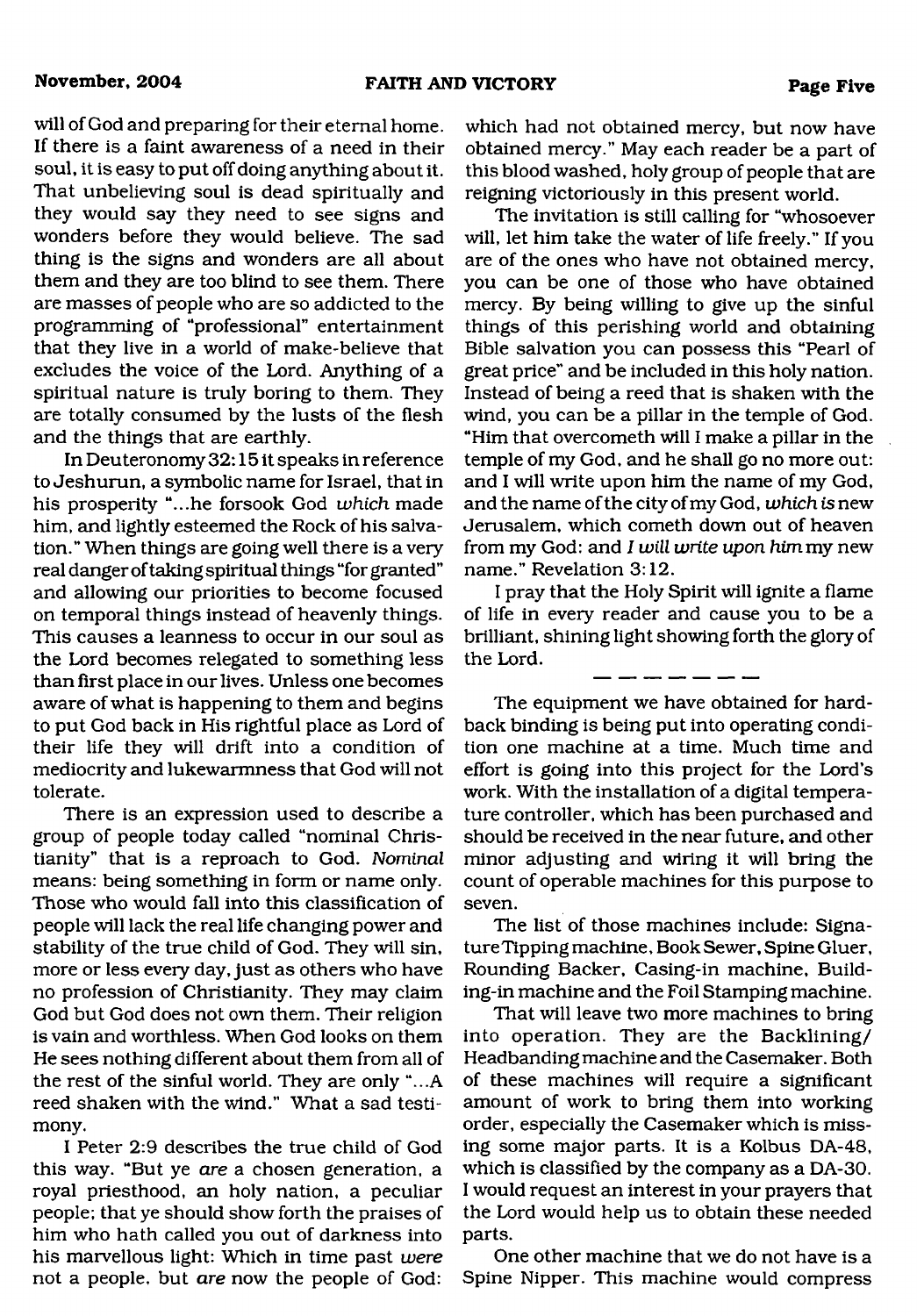the spine of the book block after it has been sewed and before it is glued. It seems like a simple operation but it is an important one. There was a used one advertised for \$4,000 and I thought that was a high price until I priced a new one for \$29,400. However, we are waiting for the direction of the Lord.

This whole project has been a step of faith and I praise the Lord for showing Himself faithful and answering our prayers and the prayers of the saints in this need. It has caused us to marvel at His goodness and He has made a way when there was no visible way from our point of view. But our eyes have been on Him and we are committed to do His will and endeavoring to keep Him in view.

The words of a song says, "Many things about tomorrow, I don't seem to understand; But I know who holds tomorrow, And I know who holds my hand." It is a great comfort and source of assurance in troubling, uncertain times to know that our hand is in the mighty hand of a loving Father. He is worthy of all our praise and thanksgiving.

Bro. Ed and Sis. Roberta Wilson, accompanied by Bro. Nick and Sis. Kyra Probst and Bro. David Bell plan a missionary trip to Germany leaving the third of November. Pray that their work will be blessed of the Lord and that they will be an encouragement to the ones they will be visiting. We trust their efforts will help the people of God be united in a greater way, also that the Lord will grant them protection on their journey.

On November 9<sup>th</sup> another group will be traveling to Germany. Bro. Leslie and Sis. Sylvia Busbee accompanied by Bro. Harlan Sorrell, Bro. Ron Zacharias and his daughter, LouCinda, Rodney and Kevin Sorrell, Julie and Sherie Benson and my daughter, Elizabeth Murphey. They will be visiting the saints near Wesendorf. Some of these saints attended the Monark Camp meeting this summer. Pray that their visit will be profitable for the Kingdom of the Lord and also for their protection.





OK—Dear Bro. Willie: Please put my sister, Charlotte Dilliner, on your standing prayer list. She has a life threatening condition in her body. We are looking for God to bring relief. Remember us all here in the Shawnee congregation when you think of us. There are so many older ones and we all depend upon the prayers of the -Sis. Mary Dunavan

OK—Remember Bro. T. V. McMillian in prayer. He recently pulled something in his back while doing some work and suffers much discomfort when he tries to get up or move.

OK—Bro. Michael Smith is in need of a healing touch from the Lord for an affliction that has resulted from a back injury.

IN—I have been afflicted for a couple of months and solicit your prayers for my complete recovery. God Bless, —Bro. D. L. Jones

 $-++$ 

### **Standing Prayer Requests**

Carlos Arriago Sis. Mamie Butcher Sis. Helen Carson Sis. Waneta Creel Sis. Charlotte Dilliner Sis. Elaine Dunn Sis. Evelyn Fredrickson Bro. Troy Gentry Bro. Jeff Gutwein Bro. Robert Hetland Bro. Lee Hilton Bro. Doyle LaCroix The Lounds Sisters Sis. Ruth McMakin Sis. Marie Mitchell Sis. Melba Powell Sis. Anna Severs Sis. Catherine Shaffer The Mitch Taylor family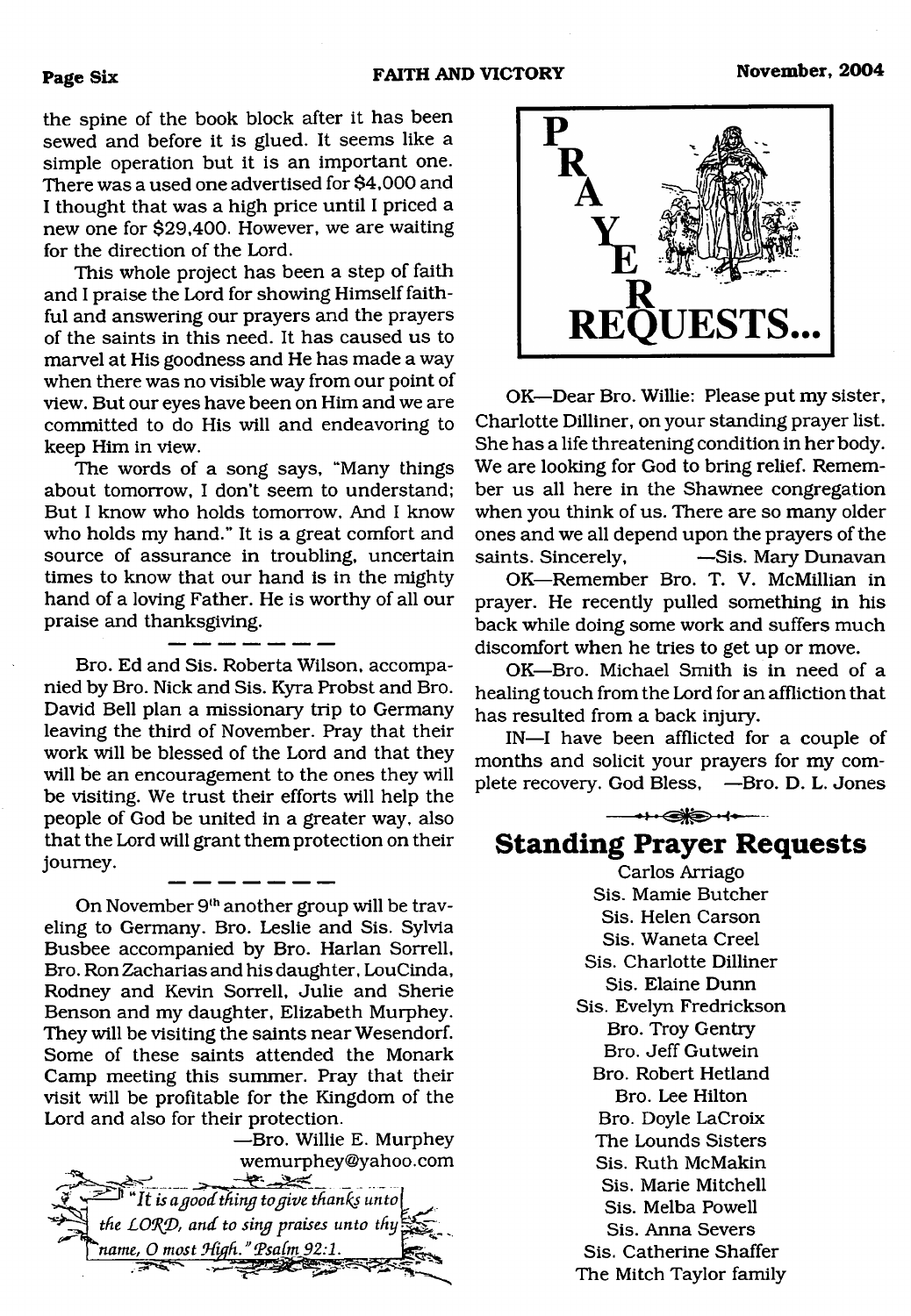### **M EETING DATES**

<span id="page-6-0"></span>**Jefferson, OR (Revival)**—November 10-14 **Loranger, LA (Assembly Meeting)**—Nov. 24-28 **Miami, FL (Revival)**—December 1-4 **Oklahoma State (Guthrie)—**Dec. 25, p.m.-Jan. 2

#### **■ I-----------**

### **MEETING NOTICES**

#### **JEFFERSON, OR, FALL REVIVAL**

The saints in Jefferson, OR cordially invite everyone who can to join us in our Fall revival meeting which will run November 10-14. Bro. Jerry Melot will be the evangelist. For further information contact Bro. Bob Wilson, Pastor, (541) 327-3621 or Bro. Clifford Smith, (503) 581-4575.

#### **LORANGER, LA, ASSEMBLY MEETING**

Lord willing this meeting will begin Wednesday evening at 7:30 p.m. November  $24<sup>th</sup>$ , with services daily through Sunday, November 28th. Come for a blessing and please support this meeting with your prayers. There is a dormitory for the sisters and one for the brothers. Please bring your own sheets and linens if possible. Power and water hook-ups are provided for those with campers. Meals will be served and expenses met by freewill offerings.

From Loranger, go two miles south and about three and one-half miles east on Hwy. 40. For those traveling 1-55, the grounds are about 10 miles east of the Tickfaw exit. (Take Hwy. 442 east which runs into Hwy. 40.)

For more information write Bro. Nelson Doolittle, 51367 Narretto Rd., Loranger, LA 70446. Phone (985) 878-6 111. The chapel phone is (985) 878-2788.

#### **MIAMI, FL, REVIVAL**

You are welcome to attend the Miami, FL Revival meeting that is scheduled to be held December 1-4. Services will be nightly at 7:30 p.m. The chapel is located at  $235$  NW  $47<sup>th</sup>$  St., Miami, FL. For further information you may contact Bro. Charles Clay (305) 235-4271, Bro. Lester Walker (305) 253-8512 or Bro. Kenneth Baxter (786) 554-8833.

#### **OKLAHOMA STATE ASSEMBLY MEETING**

The Oklahoma State Assembly Meeting of the Church of God will be held at Guthrie, OK,

from December 25 to January 2. A hearty welcome is extended to all to attend this annual gathering of God's people in the central area of the U.S. The first service will be held Saturday evening, December 25, at 7:30 p.m. Daily worship services throughout the remainder of the meeting will start at 10:30 a.m., 2:00 p.m., and 7:30 p.m. There will also be morning prayer services and youth services, the time of which will be announced at the meeting.

The campgrounds are located east off of Sooner Road on Lake View Road, which is a little over four-tenths of a mile south of the intersection of South Division and Sooner Road. All who come will be cared for. The expenses of the meeting will be met by freewill offerings.

We especially urge the saints in Oklahoma and the surrounding states to attend this meeting. Come praying with a burden for the unsaved and for all those who need help in soul and body.

Please send all contributions for the coming State Assembly Meeting directly to the State Treasurer, Sister Brenda Wilkins, 1023 E. Prairie Grove Rd., Guthrie, OK 73044.

To obtain further information about the meeting, contact the pastor, Bro. Stanley Dickson (405) 260-8822.

---- --------------------

#### **MEETING REPORTS**

#### **HOLLY HILL, SC MEETING REPORT**

Dear Saints: We wanted to write and tell of the joy that is overflowing in our hearts for the way God blessed in our Fall revival at Holly Hill, SC. Every service was led by the precious Holy Spirit and the presence of God was so real. There was more altar work conducted in this meeting than we have seen here for a very long time. Conviction was strong in every service and many found help to their souls. We are so thankful for the new converts who were saved. Saints sought for a closer walk with the Lord, sinners were saved, bodies were healed and three were baptized. There just aren't words to express how this has encouraged the congregation and how God is blessing in our midst. It is so wonderful to see what can be accomplished if the Lord is allowed to have His perfect way and man-rule is not involved in a meeting. We just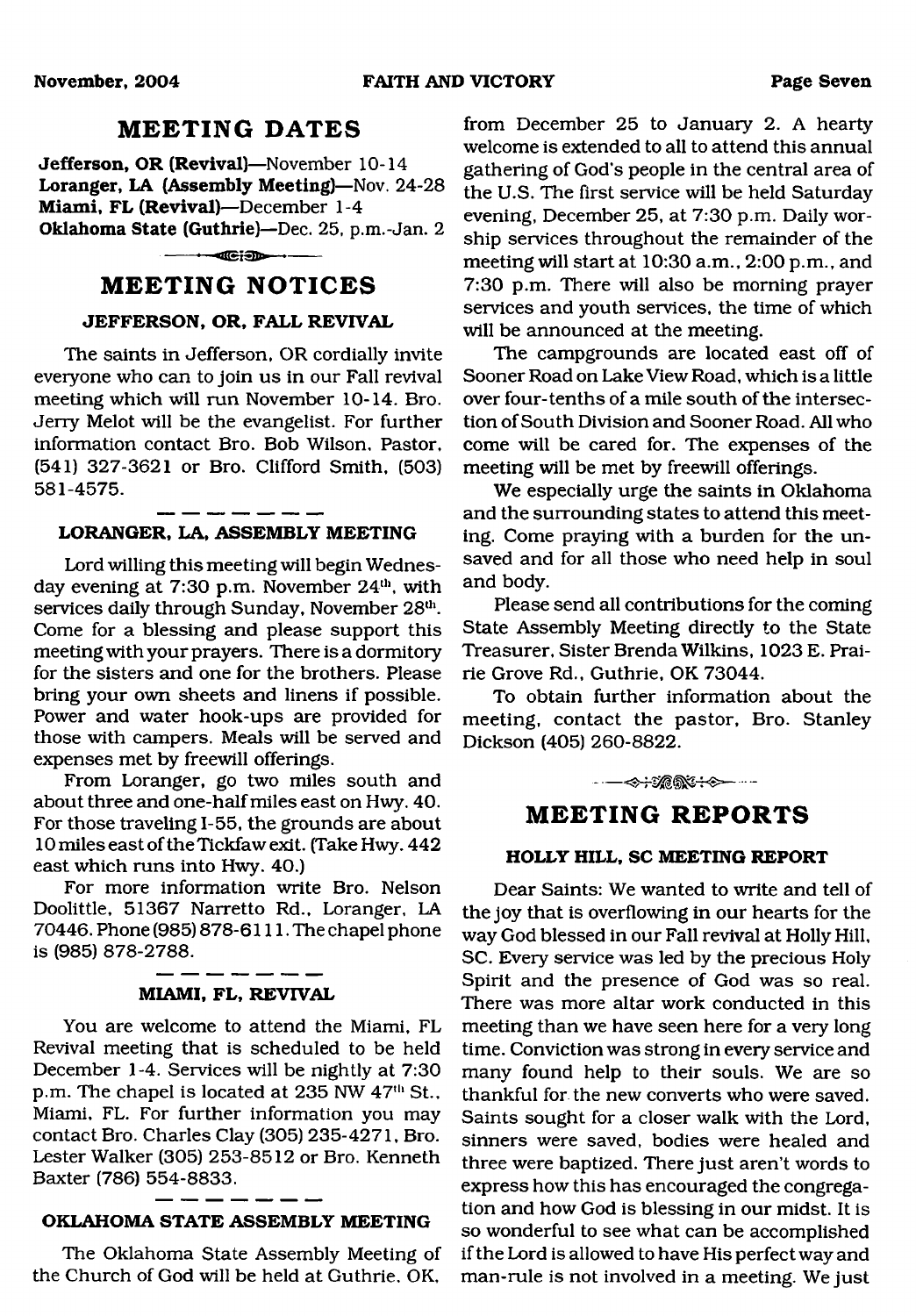praise the Lord for all He is doing for us and we say as David said, "This is the LORD'S doing; it ismarvellousinoureyes." Psalm 118:23. Thanks to all who came to our meeting and those who prayed for us. God surely answered and blessed in a mighty way. Praise His name!

—The saints at Holly Hill

#### WICHITA MEETING REPORT

 $\frac{1}{2}$ 

Praise God! We want to report victory for our Wichita meeting once again. The Holy Spirit was truly faithful. The messages were good. Two souls got saved. There was good altar work and the singing was a blessing. We thank the Lord for His continued faithfulness to us. We were privileged to hear about God's goodness to man and His daily benefits. We were warned about waiting for a convenient time, having bad attitudes and how we must love the Lord more than "things."

We are thankful to all who came from out of town to help us in the battle. May the Lord reward them greatly. . —Sis. Shirley Knight



#### SPECIAL THANKSGIVING

#### WICHITA , KS, CHAPEL PURCHASE

The Wichita Congregation of the Church of God gratefully reports success in acquiring the building they proposed to purchase. With the help of the dear saints around the country, we were able to finish out the amount that was needed to meet the contract. There is even some toward the amount that will be carried for a year.

Saying thank you does not seem sufficient but it is from the depth of our hearts. We appreciate the love and generosity of everyone who gave. Some whole congregations sent money and some individuals and families gave various amounts from \$ lto \$5,000. The larger amounts were rightfully from saints and friends in Wichita who responded with liberal generosity. God is so good and His saints are so loving and kind. We plan to move the week of October 18-23. We praise God and give Him the glory. Amen!

We do want to say how much we have appreciated the chapel that Bro. Lewis Williams and other saints built and it served us well for over 50 years. — Sis. Shirley Knight



*LE*  $FROM$ *ou z mvezs*

OK—Special greetings to you, Bro. Willie and Sis. Neta; I am still saved and encouraged to go all the way until the end of my life. The Scripture says in Hebrews 11:6, "But without faith *it is* impossible to please *him;..."*

Remember us all in prayer. I still can't walk yet but I am pleased to know that I will walk again. I have my trust in the Lord. I am your sister in Christ Jesus, —Mary O. Jones \_\_\_\_\_\_\_\_

OK—Dear Bro. and Sis. Murphey: Greetings to you in the precious name of Jesus, the One that loved us and gave His life for us that we might be saved and live with Him and with the redeemed of all ages. The scripture in Revelation 12:11 (speaking of the Dragon) says, "And they overcame him by the blood of the Lamb, and by the word of their testimony;..." I am glad that our faith in Christ and in His shed blood is still powerful today and causes and helps us to be overcomers. It said, "And they loved not their lives unto the death." Our supreme love for God helps us to be overcomers of this world and causes us to love Him with all our hearts. "We love him, because he first loved us."

I am glad that the Gospel is going forth by the printed page. It reaches so far and touches so many people. The Scrpiture says, "How beautiful upon the mountains are the feet of him that bringeth good tidings, that publisheth peace; that bringeth good tidings of good, that publisheth salvation; that saith unto Zion, Thy God reigneth!" How wonderful this must have sounded to the lonely shepherds as they kept watch over their flocks by night. "And, lo, the angel of the Lord came upon them, and the glory of the Lord shone round about them: and they were sore afraid. And the angel said unto them, Fear not: for. behold. I bring you good tidings of great joy, which shall be to all people. For unto you is born this day in the city of David a Saviour, which is Christ the Lord. And this *shall be* a sign unto you; Ye shall find the babe wrapped in swaddling clothes, lying in a manger. And suddenly there was with the angel a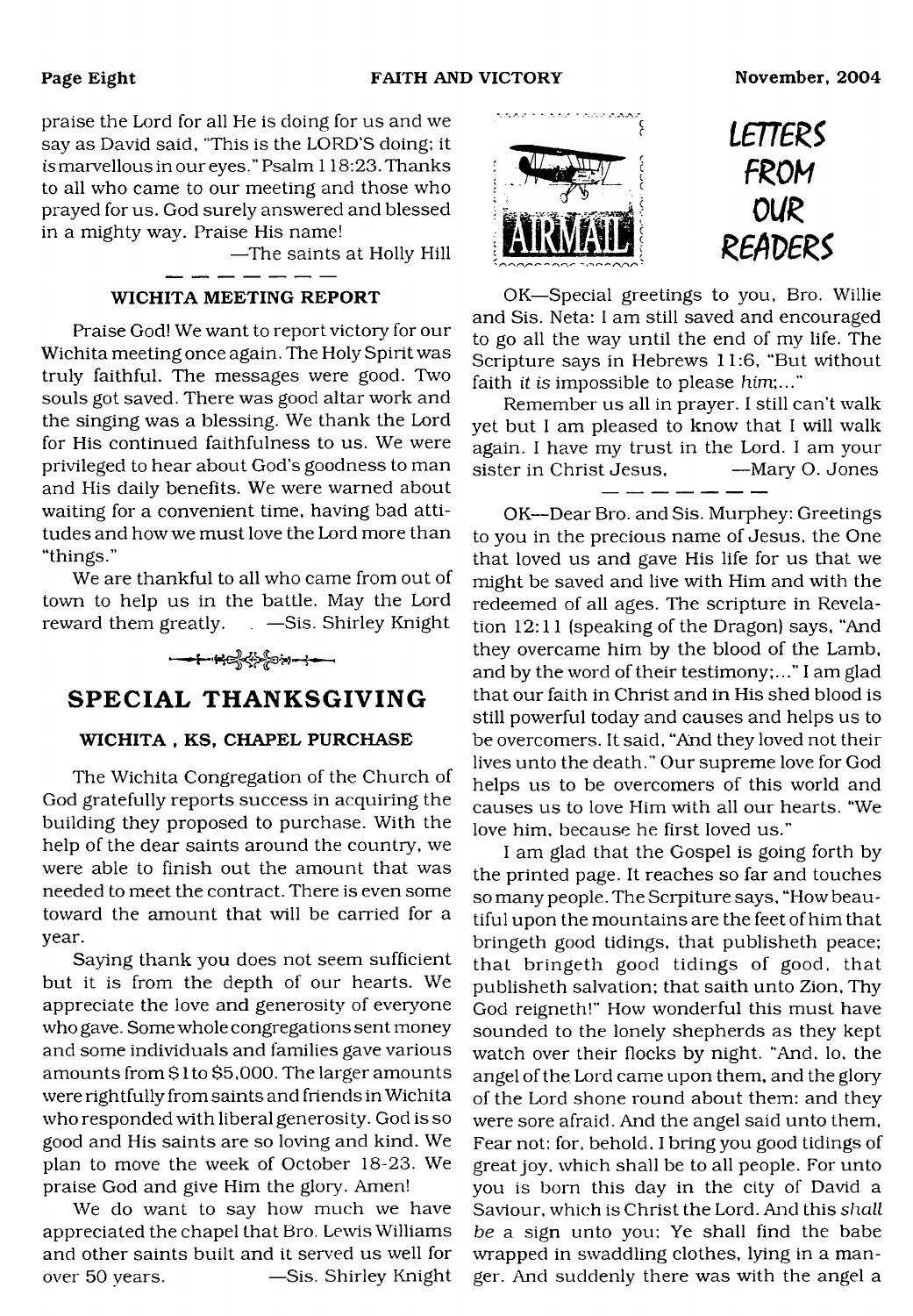multitude of the heavenly host praising God, and saying. Glory to God in the highest, and on earth peace, good will toward men."

I would that all men would hear the angel sing and then would do as the shepherds did, go and worship Him.

Your Brother in Christ, —T.V. McMillian \_ \_ \_ \_ \_ \_ \_

OR—Dear Bro. and Sis. Murphey: I feel that God would be pleased and would accept a letter of praise to Him and a "thank you" to the many people who have been so kind, thoughtful and gracious to me of late. Truly my age of 89 is making it more difficult to be as active as I'd like to be and that is where my "thank you" comes to my heart. Each morning as I awaken I thank the Lord for a pain free night and ask for His help and mercy through the day.

My thanks are for so many dear ones—A young brother who keeps all the parts of my RV in working order. The ones who have brought baked goods and sang for me. A couple who so willingly give me a ride to and from church since I don't drive anymore. My dear prayer partner, who has been so ill herself, came to see me and left a nice monetary gift for my birthday. The many precious cards and phone calls from every direction—Washington, Missouri, California and all over Oregon. The thoughts and love is appreciated.

My thanks surely go to my own family. There were times, in the growing up days, that their Dad and I wondered if they would ever make it safely but all four of them and both daughtersin-law are precious to me. Nancy has chosen to be my caregiver and treats me very well. I'm grateful for each one. I must not forget my precious little great-granddaughter whose mother named her Tre'sure. She is exactly a treasure to me. She has named me G.G. for great-grandma. She likes to push the button for me on the lift chair and as I start to stand she takes my hand and says, "I will help you G.G." If you have never been helped by the precious little hand of a three-year-old, you have missed a real blessing.

My favorite biological brother—the only one I had—Clifford Wilson, always told me there is no one in this world better than the children of God and I have truly found it so. It was through his and Dorothy's and Mother's prayers that I truly found salvation. I am so very grateful for God's mercy to me. He has never left me nor

forsaken me since the day Jesus accepted me- -washed me in His blood and gave me the sweet assurance in my soul, "You are My child."

We have some Sunday School teachers who are so faithful and are truly used of God, also our congregation is so blessed to have Bro. Bob Wilson and his precious family to guide us, which they are faithful in doing. Many thanks to all you dear people and "I'm so glad I'm a part of the family of God." —Sis. Orpha Wilson Mapes

\_\_\_\_\_\_

CA—I would like to share with the saints and others the goodness of the Lord unto me and my wife. I am very thankful to be saved and encouraged. I do appreciate salvation. I am very thankful our joy, happiness, well-being and contentment are not based on the circumstances of life but on the God of the circumstances.

I have learned to be thankful in all things and I am yet learning. I appreciate the scripture: "I will bless the LORD at all times: his praise *shall* continually *be* in my mouth. My soul shall make her boast in the LORD: the humble shall hear *thereof,* and be glad." Psalm 34:1-2. I am thankful that by the grace of God we can do this.

My wife and I have been afflicted for a good space of time. But the Lord has been faithful and exceedingly good to us. My rejoicing is this; that the Lord has given us joy, happiness and contentment through it all. There has not been any murmuring or complaining against God but a heart full of thankfulness for His love and mercy to us.

My wife is currently in the third stage of Alzheimer's disease. She is basically unable to do anything or care for herself. She has also had several strokes, which have caused her to have some serious falls. In one fall she broke a shoulder, in another fall she broke a hip very badly. These falls took place earlier in her affliction or dementia. She was able at this time to express and show forth her strong conviction and trust in God. God wonderfully honored her faith and trust in Him. He rebuked pain in her behalf and healed the shoulder and the hip. The hip break was so severe that the Adult Protective Authorities came out. They made it known that had my wife been in great pain they would have taken action to force me to have her medically treated. The doctors wanted to do surgery but my wife refused all treatment. She made it known that she was fully trusting the Lord.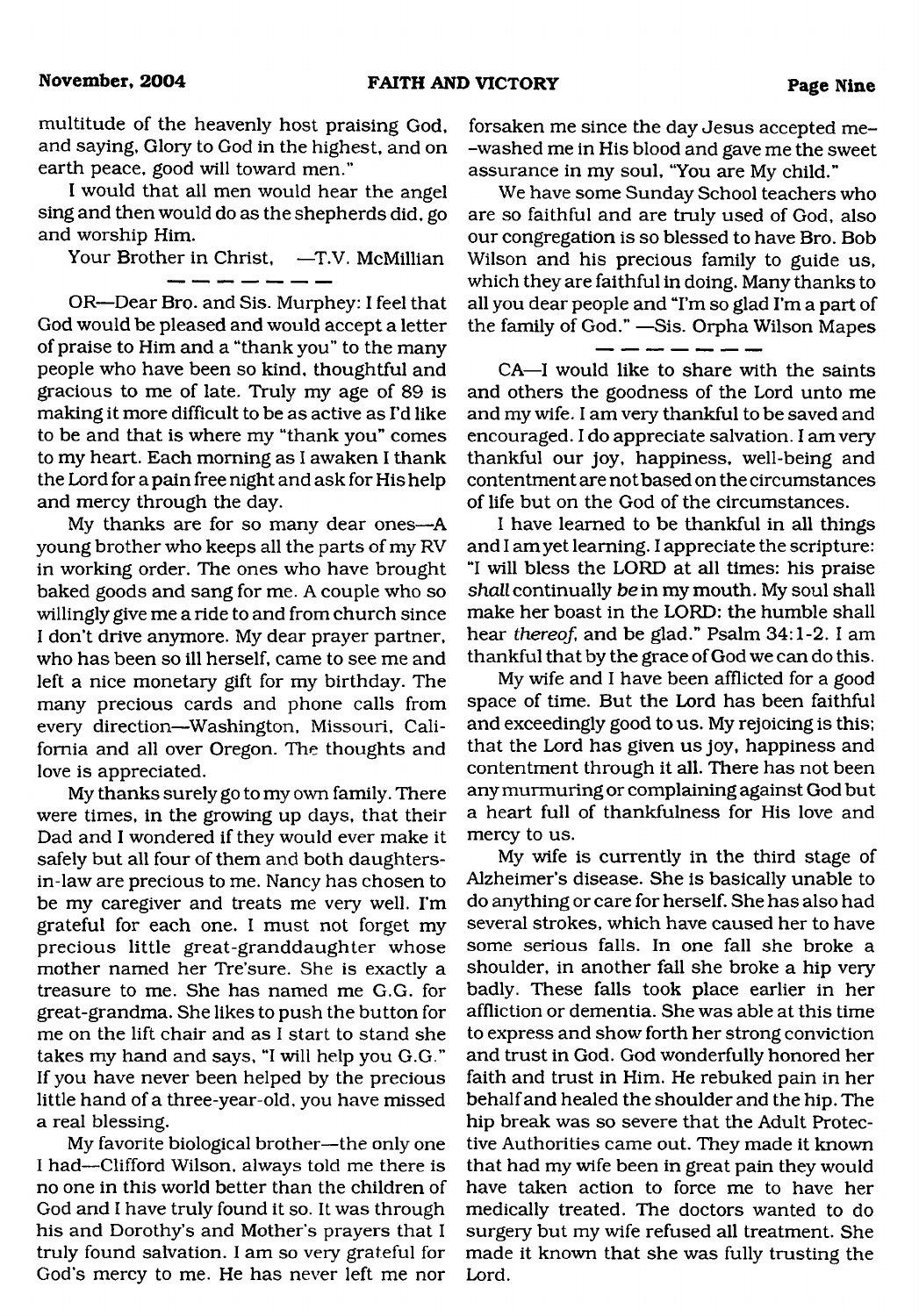My wife is not able to speak anymore. The dementia has taken its toll on her but she still has that same sweet spirit that she has had throughout her affliction.

I am very thankful for how the Lord has manifested love and mercy unto us in all of our afflictions. Truly the Lord is good!

We appreciate the people of God here and everywhere. We do appreciate the prayers of the saints holding us up. We really appreciated our deceased pastor, Bro. Charles Taylor, and his prayers for us. There are no other people like the people of God. Their price is far beyond gold or value. You can depend on them and they love their God, His Word and way. They love one another. I greatly appreciate the saints of God!

I am thankful for how the Lord has blessed me in my body. Although I am not well I am much better and for this I thank the Lord and saints for their prayers for me. Caring for my wife is a 24 hour job. The Lord in His mercy has given me strength to fill this task. Surely the Lord has done great things for the Parrishes

—Bro Charles Sr. and Sis. Wilma Parrish

OK—Dear Friends: As the song says, "Jesus has been so good to me." I want to let you know how much! I do appreciate His protection on the highways, for supplying my every need and keeping me feeling like going.

Recently I was in Louisiana to see my first newborn great-grandson. Soon afterward I accompanied my friend Shirley Leiska to Fort Worth to see her brother, Clyde Taylor and wife. We were thankful he was feeling some better when we left for Dallas.

For so long I had desired to attend the services with the saints at the Church of God in Dallas. The Riches who live in Carrolton were so kind to take us with them to the prayer service. We are so happy to see young couples living for the Lord. Quite a number of young ones were in attendance and plans are being made to build a larger chapel. We trust God will bless and supply every need. When we were living in Dallas we had no congregation there. So I am very happy there is one now!

—Sis. Evodna Marler

LA—Bro. Willie, Sis. Neta and friends: I feel impressed to write my testimony of healing to the glory of God. He is worthy of all praise and thanksgiving.

Many of you know of the severe problem I had with my heart and were under a burden and praying for me. I thank you all and appreciate so much your calls, cards and prayers.

In November 2003 I started having some serious heart problems and by mid December was mostly bed fast. I had three hard attacks the last one was January 1,2004.1 was anointed and prayed for at the start of the attacks and sought the Lord's will whether it was to heal or take me. I felt impressed that He wanted to heal me, so I endeavored to believe that was what He was going to do. I asked Him for an inspiration of greater faith than I have ever had, for I have never been faced with an affliction this severe on my body before. My husband, Gerald, had a battle with cancer in 2001-2002. We both sought the Lord for greater faith and with many praying for him, the Lord healed that cancer. He is well today. That was a great inspiration to me when it came my time to go through the battle.

After the last attack I was so weak I felt I could not go through another one and live. I thank Him that I didn't have to go through another one.

Soon after that last attack, one day I was lying there looking out the window (which faced west) at the heavy, rainy-looking clouds. There was no sunshine and I felt I needed something special from God at that time, so I was praying (and crying) asking God to please visit me. I expected that He would bring some special scriptures to mind. As I was praying there shone a beautiful sunray through my window. I suppose He parted the heavy clouds a little so the ray shone through, for it was so heavy there was no hint of the sun shining. As soon as it appeared to me I knew it was God's answer to the prayer I was praying. It shone directly on my face and I could look directly into it. I suppose He softened it so I could look into it. I was so thrilled I didn't want it to end, but after a little while I heard, "A new day is dawning for you," then it was gone. Soon another smaller one shone very shortly and that time He said, 'The sun is shining behind the cloud" and it too was soon gone. I was so overjoyed I felt I couldn't contain it. That was around 3:30 p.m. That same day my sister who lives in Wisconsin was driving home from doing some shopping. She had been here with me the previous week and was very upset at the news of my last attack. She was very nervous and was wondering if she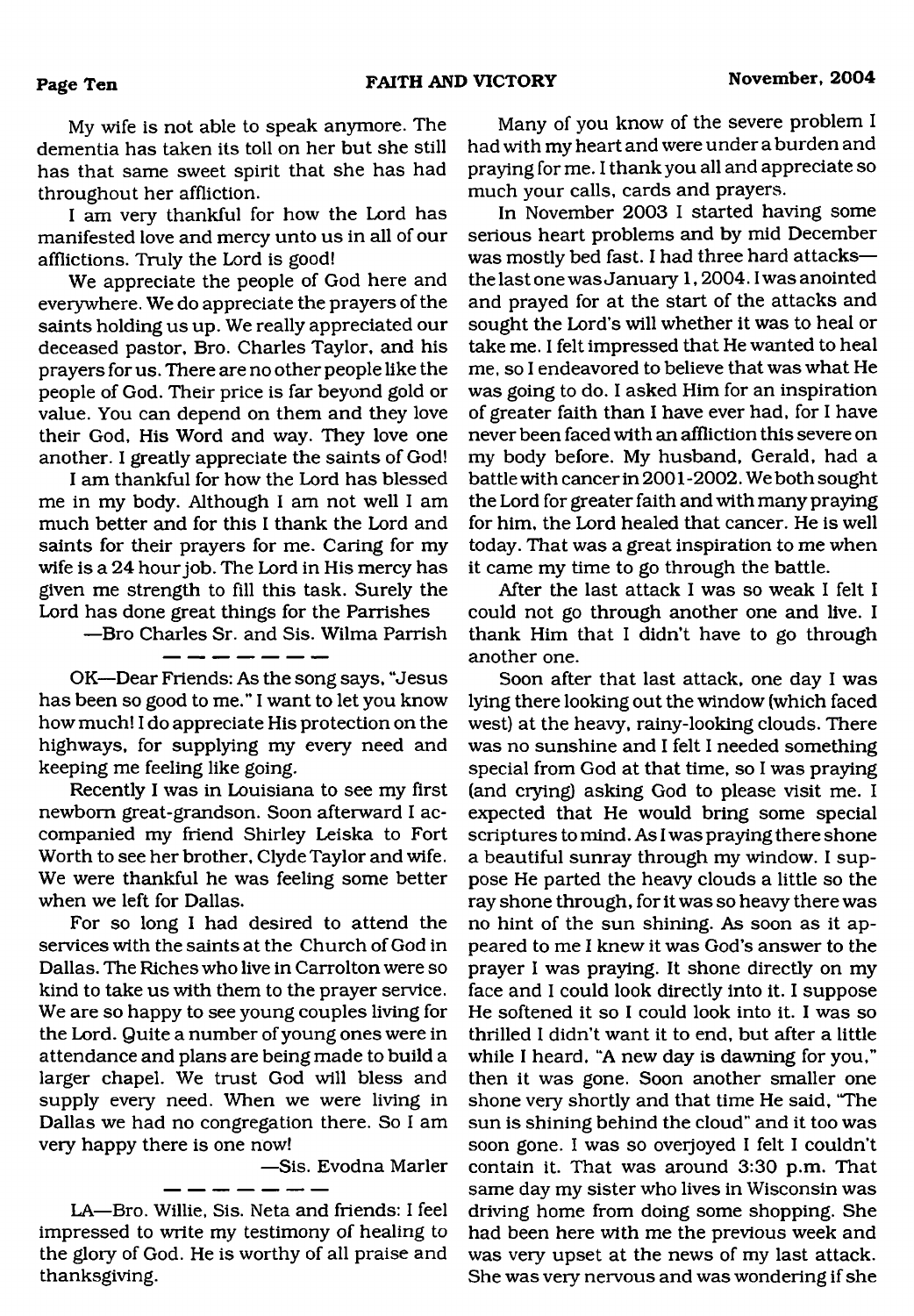#### **November, 2004 FAITH AND VICTORY Page Eleven**

would soon get the word that I was gone. As she drove along, she said a warm soothing feeling came over her, unlike anything she had ever experienced, and she heard, "She is going to be all right. She is not going to die." The time was about 3:30 p.m. What a God we serve! She took comfort from that.

I thought I would soon be up and going, but I was to be down another two months. He didn't say, "A new day is here," He said, "It was dawning." Psalm 27:14 says, "Wait on the LORD: be of good courage, and he shall strengthen thine heart: wait, I say, on the LORD." I read that verse one day and the Lord let me know that was for me. I would open my Bible again later and it would open to that verse. There were numerous times it opened to that verse, so I asked the Lord to inspire my courage. He was so faithful!

The first of March I was able to start getting up. That was about exactly two years after Gerald was healed of cancer.

Now I am enjoying my "new day," and I want to live every day of the rest of my life for Him. I am able to go about as usual not having any heart problems. Praise our Lord!

\_ \_\_ \_\_ \_\_ \_\_ \_\_

—Sis. Connie Flynn

OK—Dear Readers: In May I had a very serious case of the shingles. My Mother, Sis. Imogene Taylor, and the James Huskey's came to Sasakwa from Guthrie to pray for me. Several things were wrong. I was running a fever and had colon trouble. For five days I had no relief, having had the latter trouble all of my life. I realized I was in desperate need of prayer and God's help

They felt impressed to visit and pray with me, but I asked, "Did you come to anoint me?" I said, "Pray right now so I can enjoy your visit." I had been holding my side, feeling miserable, but in about 20 minutes I was relieved and my colon began functioning normally. That was a fast miracle.

After this incident, I got poison sumac, but after calling for prayer it soon dried up. Praise the Lord! Later I contracted poison ivy and then poison oak from helping clear the fence line. It got in my shoes and the perspiration caused it to spread up to my knees. My legs became so swollen they looked like stove pipes. This was extremely painful because it caused my skin to split and ooze. The saints were praying for me

and by the time they arrived my legs were beginning to improve. Sister Rebecca Shaffer was able to see a change in my skin and it was looking more normal.

I surely thank the Lord for all He has done and for recently checking the shingles that were reappearing and causing some pain. Our pastor, Bro. Carl Shaffer, said they would pray and ask God to check the shingles and He did.

If the Lord is testing my faith, I plan to stand firm. Neighbors have remarked, "God sent you to this community for you have been witnessing to many. " May the Lord help me to be a light here as we feel the Lord worked it out for us to move here and we do love it.

—Sis. Joyce (Taylor) Cunningham

OK—Dear Readers of the *Faith and Victory*: I would like to give my testimony. Though this occurred almost *25* years ago, it is still fresh and new and a living experience in my life even today. Although I have given this verbally before I feel it will glorify God to have it in print.

In life there are many kinds of emotional problems, many of which stem from childhood experiences. One can suffer from deep feelings of insecurity and deep depression even as a child. This was me. On the surface one would never guess, I was the "life of the party" so to speak, but in secret—oh, the suffering! As I grew older, in my teenage years, I would often say to my friends, "I need a psychiatrist."

I married with this emotional "baggage." Over the years this expression became deeper and it seemed there was no way of escape. I was so bound that, even though I was saved, I was contemplating suicide. I know I would have been lost had I yielded to it's temptation but God had mercy on me!

The first Sunday of 1980 the Lord sent ME a message. The message was on "Emotional Disturbances." I literally sat on the edge of my seat! For the first time I had hope! For the first time I realized God could and would be my "psychiatrist!" Didn't He say His name would be "COUNSELLOR?!" This message was not recorded and is forever lost, nor do I actually remember even one word, yet the message is with me still. The next day I went to the pastor's house. Again I cannot tell you even one word of advice that was given but God met me when we prayed. The Lord spoke to me in a vision of my mind and presented to me a box. The Lord said,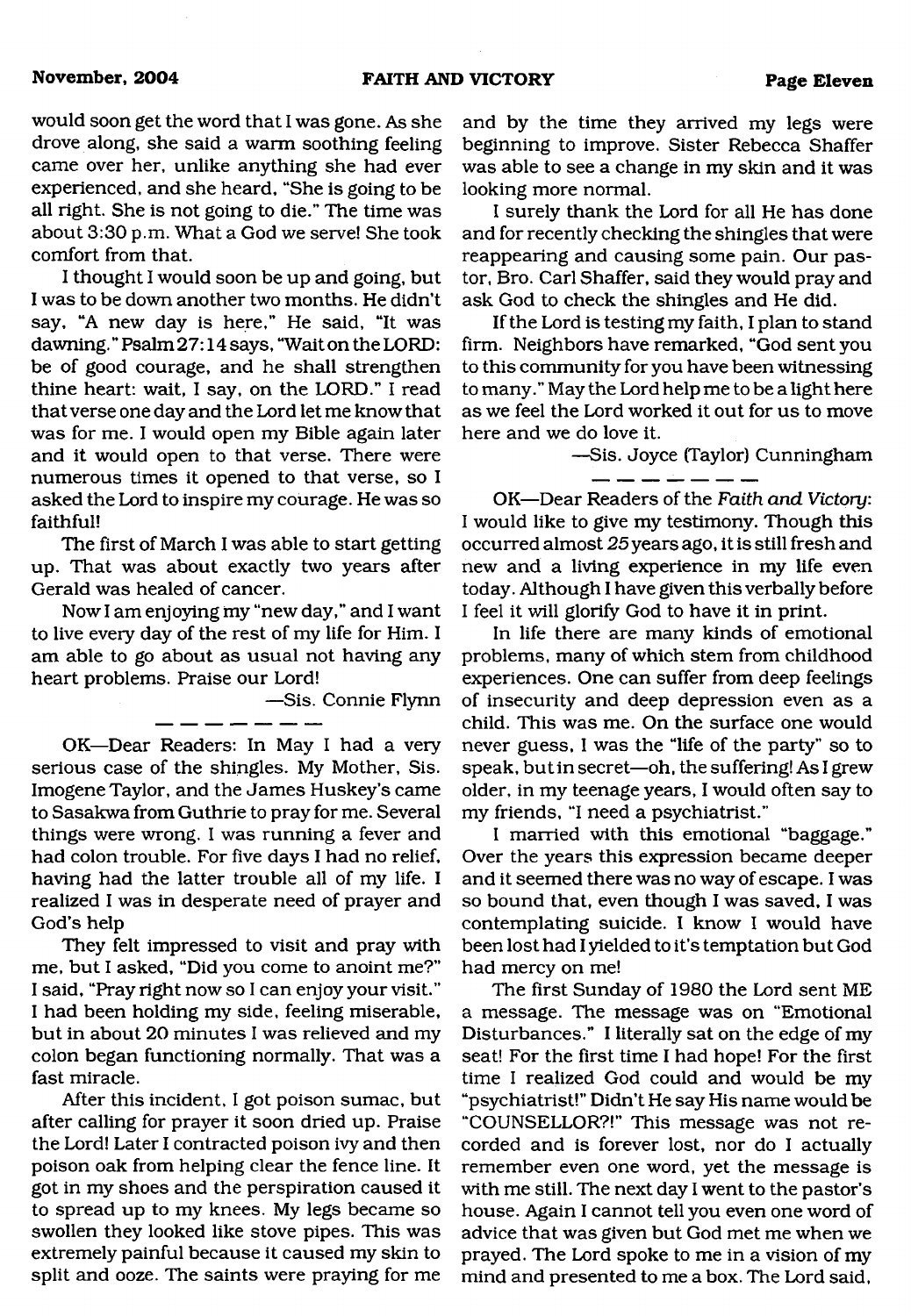"I can take all those things from your childhood and I can put them in this box. I can lock it but I hand you the key. If you ever want those things in your life again, you will have to unlock the box!" Praise God! The power of depression was broken! Note what I have just said, **"The power was broken!"** The power which controlled my feelings lost it's force. My faith was a very small faith but didn't Jesus say, ".. .If ye have faith as a grain of mustard seed, ye shall say unto this mountain, Remove hence to yonder place; and it shall remove; and nothing shall be impossible unto you."

The above paragraph begins the story of a road to recovery. You see, when one lives with a certain emotion for so long it seems to become a part of that person. This is where God became my Counselor. The first lesson He taught me was how meaningful my words were. Didn't He say, "And they overcame him by the blood of the Lamb, and **by the word of their testimony...?"** This is not only referring to one standing up on Wednesday night and telling of their trials and victories. Our words are what we are and we are what our words are. Words that I had said everyday, over and over, were: "Oh! I am so depressed." The Lord spoke to me and said, "These are words you can never say again." Then He gave me other words to take their place. I could now say, "I am fighting depression today." Do you see the difference?

This was the beginning of a new life, though it took some time to learn how to live without the oppression and depression of which I had been in bondage to. Little by little the Lord even began to show me why things happened to me in my childhood, giving me understanding and forgiveness.

This deliverance has been so complete in my life that to use it in helping others the Lord has had to bring it back to my mind.

May this give hope to someone.

—Sis. Maxine Busbee

OK—Greetings to all the dear people of God: Psalm 63:4-7 says, "Thus will I bless thee while I live: I will lift up my hands in thy name....and my mouth shall praise *thee* with joyful lips:...Because thou hast been my help, therefore in the shadow of thy wings will I rejoice." Surely I was in the shadow of God's wings on October 1st of this year. I was visiting Sis. Charlotte Huskey and before leaving her home that afternoon she asked me if I would kneel in prayer with her and so we did.

Shortly after leaving her home I was involved in a bad car accident. Everything happened so fast that I did not even have time to react. All I felt was the great crash. I sat there in my driver seat hoping that I or the other driver was not hurt bad. Thank God we were both okay! I was hurting some in my chest and realized the seat belt had left me bruised and very sore. I am just very thankful that God spared my life that day. He is so wonderful to help us and bless us. I am so thankful to God that we took time to pray at Sis. Charlotte's before leaving. Several people that saw my car after the accident could not understand why the air bag did not go off. I have heard of some getting severely injured and even killed from air bags going off. So I just praise God that my accident didn't leave me severely hurt or even killed. Once again God has spared my life. To God Be The Glory! Let us always take time for prayer! we do not know what will befall us in one day.

Christian Love, 
—Sis. Marsha Corteway

#### **From India...**

Oct. 25, 2004—Dear Bro. Willie Murphey and dear saints everywhere: Greetings to you dear ones again in the glorious name of Jesus, our Redeemer. By the grace of God all of our congregations including the new stations are going well. Our present effort is to buy a small plot of land at Vadasserikara, the new station, to build a prayer hall there. Please pray and support this need.

Lord willing, we will have our minister's conference on November 2-3 at Karickom. May God bless this meeting for the good of our ministers. Our 40th General Convention will be held at Karickom Bethel Tabernacle on January 12-16,2005. We request an interest in your prayers for its blessings.

We were sorry to read the news of the death of dear Bro. George Hammond in the *Faith and Victory.* He took care of me three months during my first visit in America in 1974. He visited our land in the same year also. We send our condolence and prayers to the bereaved family members.

Please continue to remember us in your prayers.

Yours in Him, —Bro. John Varghese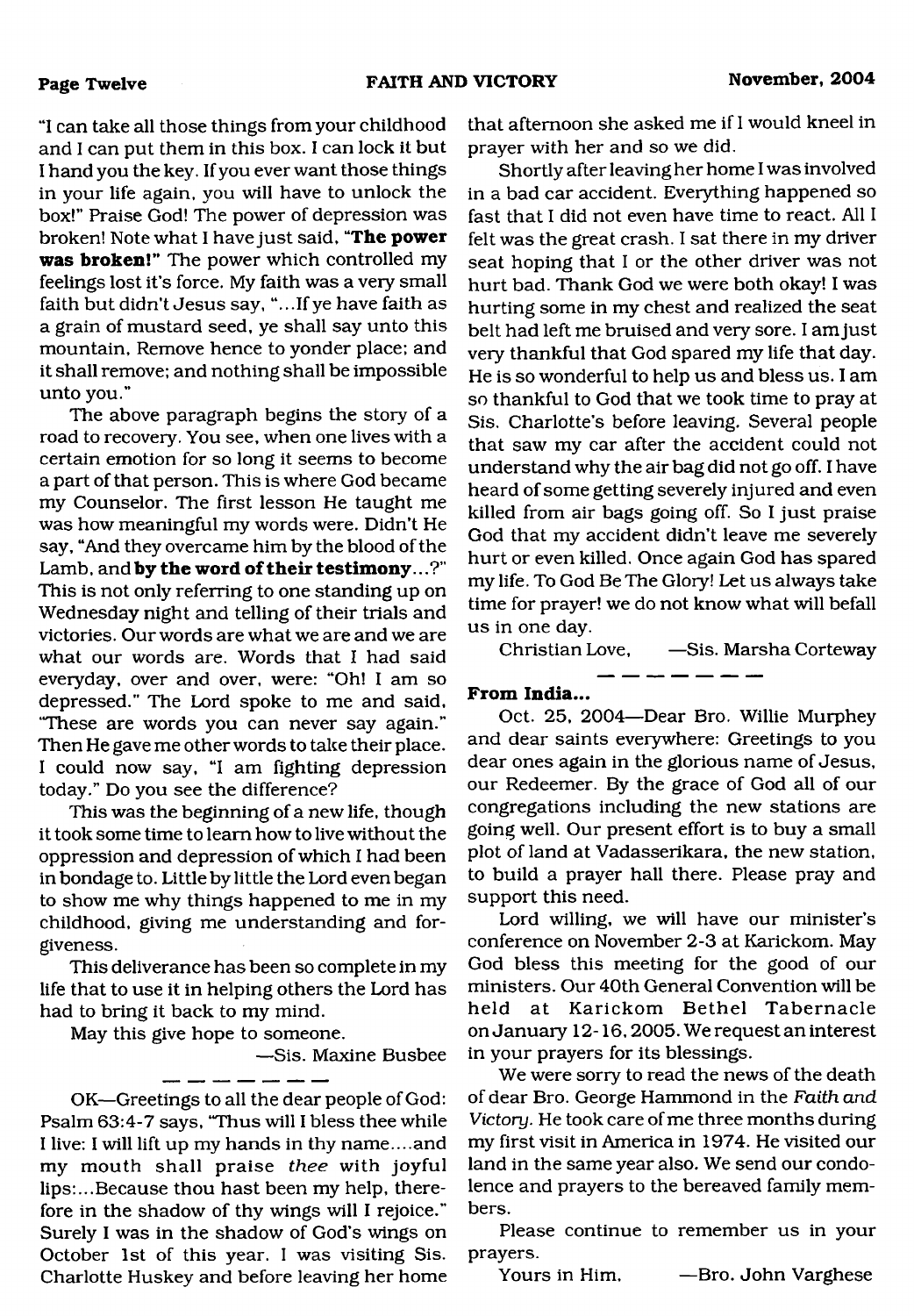#### <span id="page-12-0"></span>**OB ITUAR IES**

**Theresa Gaines** was bom March **10, 1914** in Boley, OK. She attended and graduated from Boley Public Schools. She met and married William Perry "Hashbrown" Wright. The couple moved to Tulsa, OK. There she accepted Christ while attending the Church of God. To this union six children were born. Her husband and three children. Butch, Perry Jr., and Barbara preceded her in death.

Theresa later married Manyles Gaines Sr. and continued her devoted life to Christ. Known to many as Sis. Gaines, the teacher, deaconess, minister and spiritual counselor, she devoted a special interest in the youth.

Manyles and two children, Rozelle and Mary preceded her in death.

On February 5,2004, Sis. Gaines peacefully ended her life journey at home.

She leaves to cherish her memories three daughters, Jacquelyn (Chester) West. Frances (Clifford) Andrews, and Dr. Oleta Whibbey, all of Tulsa, OK; one son, Manyles (Geraldine) Gaines Jr, of Tulsa, OK; one brother, Frank (Mildred) Williams of Wichita, KS; two sisters-in-law, Edith Sherman and Ruth Shehee of CA; one brother-in-law, David L. (Lula B.) Douglas; fourteen grandchildren, 11 great-grandchildren and many other relatives and friends who had a special love for her.

Memorial services were officiated by Bro. Charles Lowe on February 10, 2004 at the Church of God Chapel in Tulsa, OK.



## (Continued from page 3.)

They never could accept the son of God because they didn't believe. When we have unbelief about someone or something, we will find all that we can to condemn them. Now we know that what Jesus taught is right because we believe but look at what extent unbelief will take you to. Pilate sent Jesus before Herod because of jurisdiction. In the 8<sup>th</sup> verse we read that Herod was glad to see Jesus because he had heard about Him and hoped to see some of the miracles first hand. So he questioned Him but Jesus said nothing. After Herod's questioning the chief priests and scribes stood and vehemently accused Him. The word *vehementmeans*

impassioned or violent. The writer is trying to give us an idea of how angry the people were and how greatly they opposed Jesus. They were so outraged that it influenced Pilate and Herod's decision. Verse 11 says, "And Herod with his men of war set him at nought, and mocked *him,* and arrayed him in a gorgeous robe, and sent him again to Pilate." They set Jesus at nought. The word *nought* means contempt, disgrace or disrespect; also zero. They were saying there was nothing to Him. Zero is nothing. The Son of God, God in the flesh and there is nothing to Him. They believed that so much that they mocked Him and dressed Him in a robe. I'm sure we all have an idea of what a king looks like. So they looked on Jesus as to say, "He thinks He's a king, we'll make Him a king." They said such degrading things to Him. I can hardly describe how insulting they were to Him. People can be out of their minds and think they are something they're not. This is what they thought about Jesus. What would you say if I said, "I am the President of the United States?" You would laugh because you know there is nothing to it. Well that is how they felt about Jesus, except they were wrong and God proved it.

So He was sent back to Pilate but still Pilate found no fault in Him and stressed that to the people. He also said, "He has done nothing worthy of death." It was the time of the feast and one had to be released. We know there is no comparison, but to those who don't believe, right becomes wrong and wrong becomes right. It is God that gives us the discernment and without Him in our lives we cannot see the difference. In their rejection of Jesus, they were rejecting God. "And they cried out all at once, saying, Away with this *man,* and release unto us Barabbas:" In their asking for Barabbas they were asking for a seducer and a murderer to be turned loose. They would rather have him loose than Jesus. This is how far unbelief will take you! Pilate tried again, "But they cried, saying, Crucify *him,* crucify him. And he said unto them the third time, Why, what evil hath he done? I have found no cause of death in him: I will therefore chastise him, and let *him* go. And they were instant with loud voices, requiring that he might be crucified. And the voices of them and of the chief priests prevailed. And Pilate gave sentence that it should be as they required." Luke 23:21-24. Pilate yielded and Jesus was sent to be crucified. Can we see the danger in unbelief?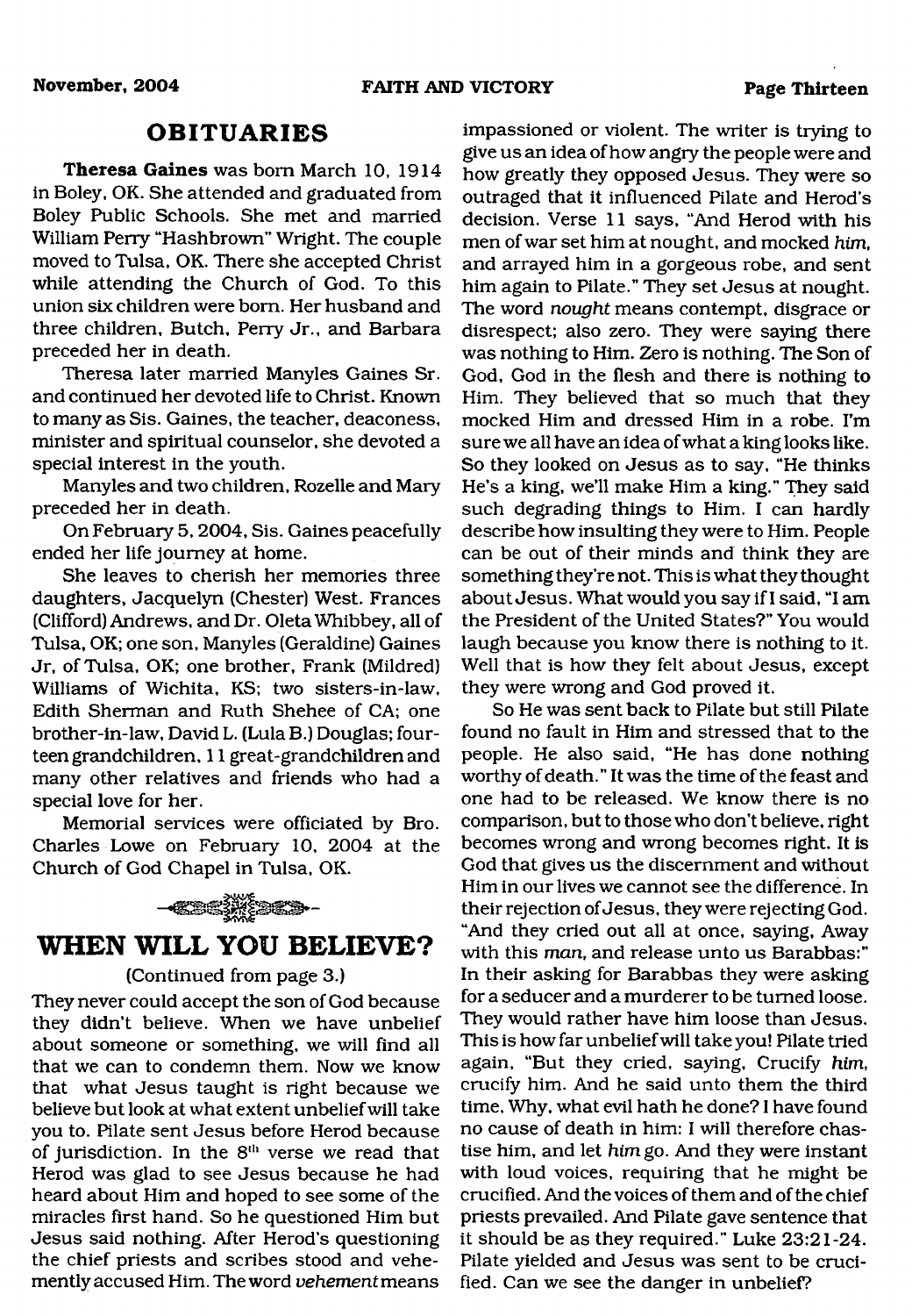"And the people stood beholding. And the rulers also with them derided him, saying. He saved others; let him save himself, if he be Christ, the chosen of God....And one of the malefactors which were hanged railed on him, saying, If thou be Christ, save thyself and us." Luke 23:35-39. So all eyes were on Jesus. It was the moment everyone was watching, watching that they might prove Him wrong. To put Him at naught (zero). They were waiting to say, "we were right."

In Matthew 27:45-54 it says, "Now from the sixth hour there was darkness over all the land unto the ninth hour. And about the ninth hour Jesus cried with a loud voice, saying, Eli, Eli, lama sabachthani? that is to say, My God, my God, why hast thou forsaken me? Some of them that stood there, when they heard *that,* said, This *man* calleth for Elias. And straightway one of them ran, and took a sponge, and filled it with vinegar, and put *it* on a reed, and gave him to drink. The rest said, Let be, let us see whether Elias will come to save him." Do you think they were believing yet? "Jesus, when he had cried again with a loud voice, yielded up the ghost. And, behold, the veil of the temple was rent in twain from the top to the bottom; and the earth did quake, and the rocks rent; And the graves were opened; and many bodies of the saints which slept arose. And came out of the graves after his resurrection, and went into the holy city, and appeared unto many. Now when the centurion, and they that were with him, watching Jesus, saw the earthquake, and those things that were done, they feared greatly, saying, Truly this was the Son of God." God became reality to those people. He proved Himself though

everything seemed to go against Him. There is no challenging Him. He is and He will.

In Matthew 24:36-39 it says, "But of that day and hour knoweth no man, no, not the angels of heaven, but my Father only. But as the days of Noe *were,* so shall also the coming of the Son of man be. For as in the days that were before the flood they were eating and drinking, marrying and giving in marriage, until the day that Noe entered into the ark, And knew not until the flood came, and took them all away; so shall also the coming of the Son of man be."

God told Noah what He was going to do and Noah was faithful to warn the people. It took a hundred years to build the ark and everyone saw and had the opportunity and yet they did not believe. They thought Noah was a crazy man but the day came when it was time and God began to call the animals in and then Noah and his family. Then God shut the door. It said, "And knew not until the flood came, and took them all away." It was too late then. Oh Lord help us that we don't become as those. If we are not fully persuaded it will influence us. Our world is pushing more and more the idea that God does not exist. That He is nought. People may have the opinion that there is no God or maybe they have their god that they believe in but they will not stand in that great day. It will happen, whether we believe or not, it will happen. How sad will be the end for those poor people that are being deceived into thinking that there is no God. Someday God will prove that He is real once again but it will be for the last time. They won't realize until it comes upon them and they will cry, "Woe is me; I should have believed!" Lord help us and our children. Please pray for me.

### **<del>●▶ ◆ ◇ ◇ → → ●</del>**

# <span id="page-13-0"></span>**The Family That Prays**

#### **By Bro. Toney and Sis. Jeanie Samons**

#### **X. "DATING"**

There is presently a lot of discussion in the church world around us whether "dating" is even acceptable or a word that should be used for Christians. We are not prepared to say that it is or is not. What we would like to stress in this discussion is the fact that whatever your definition of "dating" is, it should be markedly different from that of the world. We would like to suggest several points for your consideration on this subject.

The primary goal of every young person should be to become spiritually mature enough to make decisions in life that will be solid and godly. When a person has become mature enough to do this, then he should be better equipped to choose a life-mate for himself. Common sense would tell us, then, that in this area of dating, it certainly should not begin at an immature age when young people are most vulnerable to making bad choices.

The Bible does not mention the word "dating;" in fact, we all know that the mate of your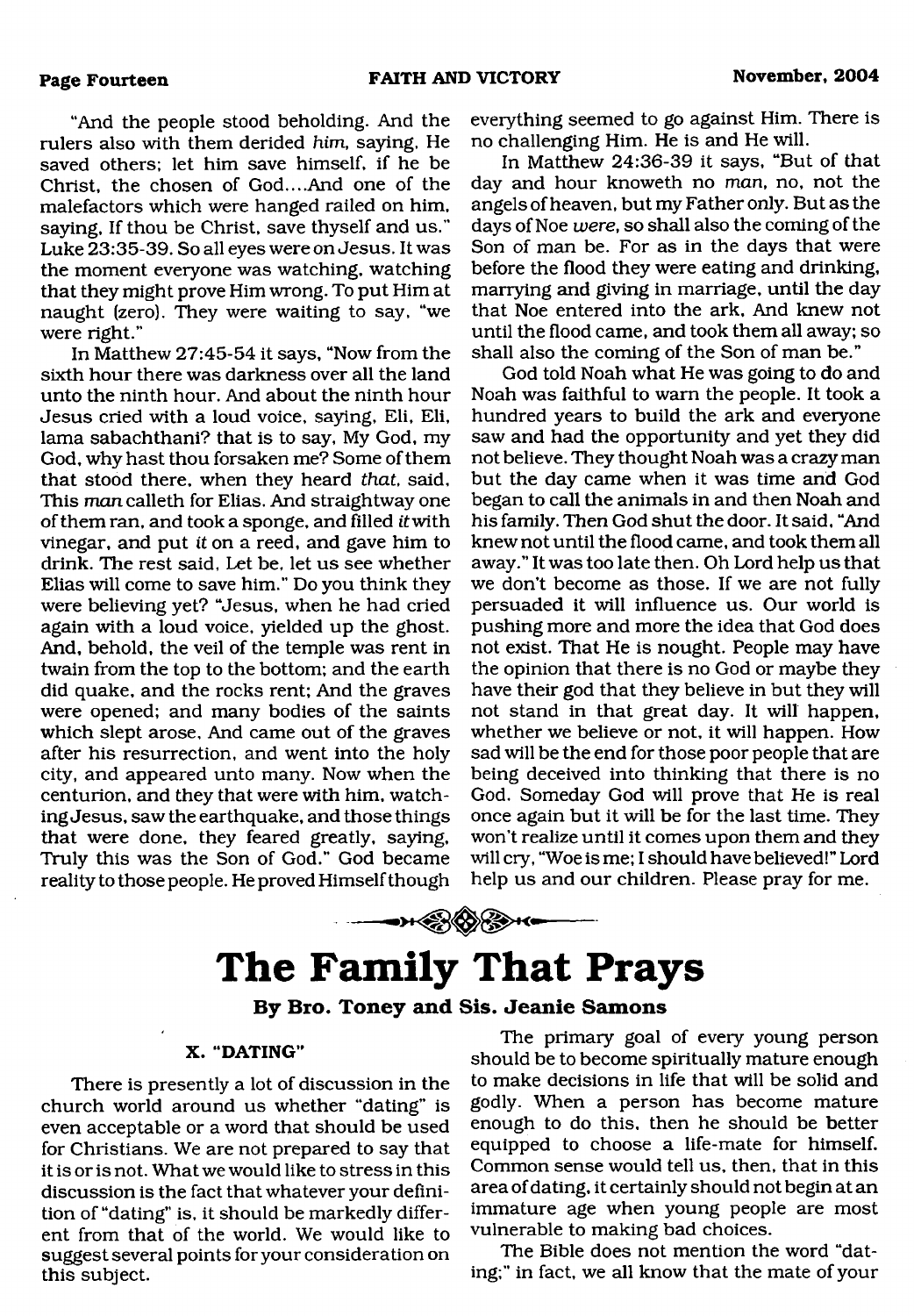child was chosen by the parents in those days. The only guidelines we have biblically are those of basic scripture saying: "And the LORD God said, *It is* not good that the man should be alone; I will make him an help meet for him." Genesis 2:18. 'Therefore shall a man leave his father and his mother, and shall cleave unto his wife: and they shall be one flesh." Genesis 2:24. So we know that God intended marriage, but from I Thessalonians 4:3-5 we read, "...That ye should abstain from fornication: That every one of you should know how to possess his vessel in sanctification and honour; Not in the lust of concupiscence,..." The man-woman relationship of today is so far removed from what God intended, that we. as followers of Christ, should be sure to set safe guidelines for our children and help them to pursue this relationship in a way that pleases God and will help them to have a happy home when they do marry.

Marriage should be the only motivation for dating should you choose this term to refer to a male and female getting to know each other by spending some time together. First of all we would like to encourage you to let your "getting acquainted" be done in a group until you have definitely been impressed by the behavior of one person so much that you would like to pursue it further. And again, you can only do this if you are old enough and prepared to consider the idea of marriage. Mostly, the dating game is played because youngsters think that someone is "cute" or they want to have fun. or worse yet, the boy or girl is looking for some physical excitement with the opposite sex. No serious consideration is given to what the Lord requires or where this relationship will lead in the future. The entire dating game can lead to frustration and heartache because you are playing with emotions that are very volatile and changeable.

The person who thinks they are ready to deal with this subject should have a proper perception of love. We have only to look at the story of Samson to see what infatuation can do. The kind of love he thought he experienced only weakened and ruined him. Love is so much more than this and needs to be understood before pursuing it. It is not getting; it is giving and involves sacrifice and giving so completely of oneself that there is no backing out. It is not something that we helplessly fall into. Love has its wonderful feelings but it is not only on those feelings that a lasting relationship can be established. It requires commitment to one another and to the Lord to carry you through the times

when the feelings are not so strongly felt. It is most certainly not all physical or even a strong emotion. It is again a sense of responsibility to one person for the rest of your life. It is not easily comprehended and should be prayerfully and reverently considered.

If you have godly parents, they should certainly be considered in your choosing someone to be interested in. God always intended this to be, for you and your future companion will be living around those parents on both sides in the future and it is important that there is a solid and respectful relationship to work with. Traditionally, a young man would not pursue and interest himself in a young lady unless he first consulted the father. This has basically been discarded, today, but is still a healthy way to do things. Parents who feel that their children wish to honor them will often choose to trust them and help them. Much frustration and tension can be avoided if a healthy parent-couple relationship is built early on. Note: If you want to impress parents and a partner you hope to choose, keep your reputation clean, your per-

| Bible                                                                                                     |
|-----------------------------------------------------------------------------------------------------------|
| essons.<br>WWW////                                                                                        |
|                                                                                                           |
|                                                                                                           |
| Beholding as in a glass the glory of the Lord,<br>we are CHANGED " II Cor. 3:18                           |
| Subscription Order<br>Please send____________copy/ies of the<br>Bible Lessons quarterly to:               |
| Name                                                                                                      |
| Address____                                                                                               |
| City_________________State_____Zip_______                                                                 |
| Subscription rate: \$1.50 per copy per<br>quarter; or \$5.00 per copy for one year<br>(issued quarterly). |
| Please find enclosed payment in the<br>$amount of \S_$ .                                                  |
| Mail to:<br><b>FAITH PUBLISHING HOUSE</b><br>P.O. BOX 518                                                 |
| GUTHRIE, OK 73044<br>11/04                                                                                |